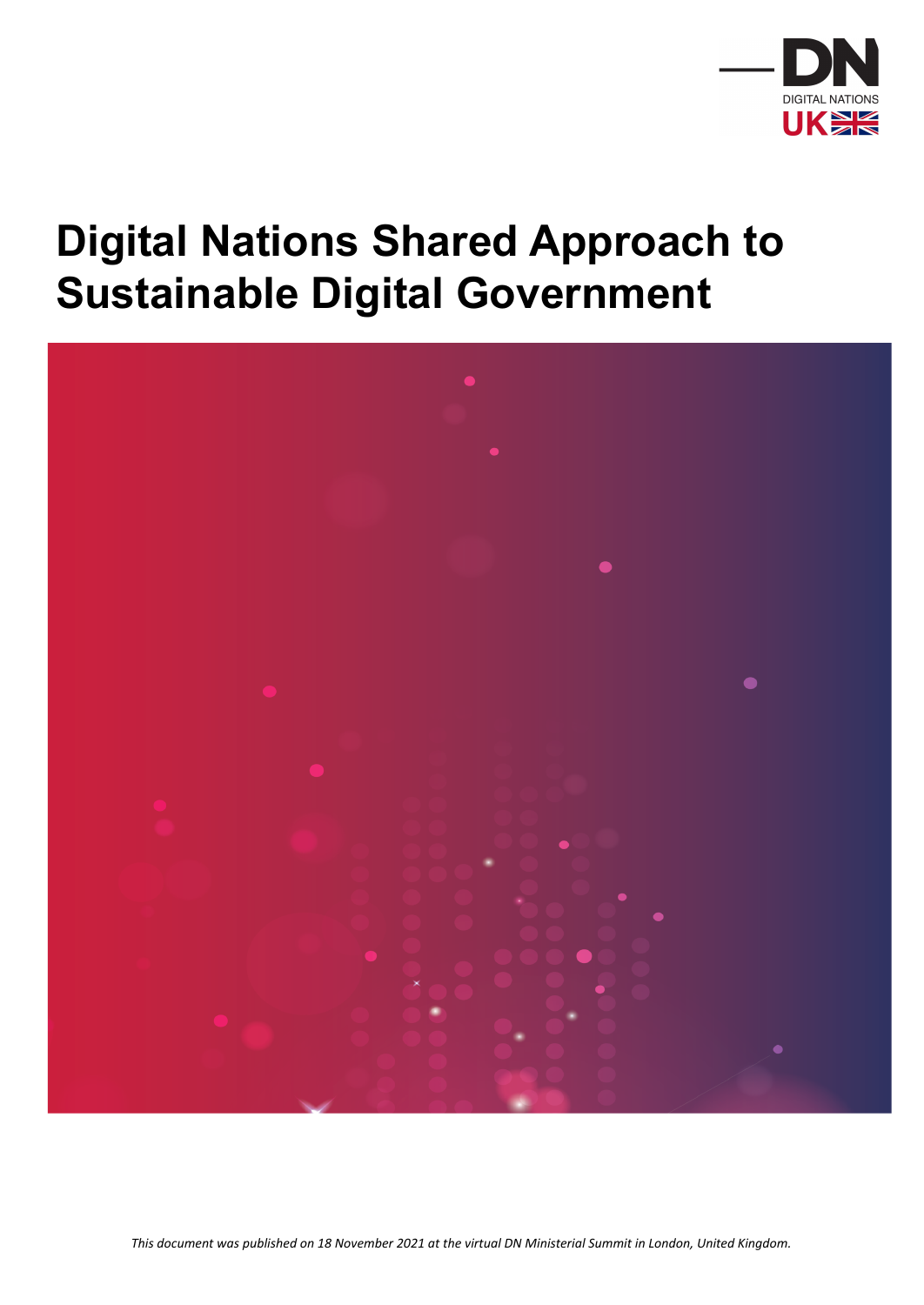## **Digital Nations Shared Approach to Sustainable Digital Government**

**The Digital Nations affirms the principles of a sustainable digital government, with a focus on environmental sustainability. As Digital Nations members, with the relevant government departments and agencies responsible for digital public services and operations, we will strive to reduce the potential negative environmental impact of our governments' digital operations and contribute to climate targets, while delivering responsible, resilient digital services.**

*We recognize* that climate change is a defining challenge of our time, requiring ambitious action,

*We recognize* that digital government is "the use of digital technologies, as an integrated part of governments' modernisation strategies, to create public value"<sup>1</sup>,

*We recognize* that sustainable digital government is the demonstration of leadership in the use of data and clean technologies to accelerate progress towards climate targets, while acknowledging the potential negative impacts derived from the use of technology, and taking action to reduce it,

*We recognize* the potential catalytic effects of digital government in supporting progress towards improving the sustainability of our organizations' operations, and achieving climate targets. Digital technologies, data, tools, and design can reduce the embodied materials in goods through efficiency and by turning products into services in a circular economy,

*We also acknowledge* that, if sustainability considerations are not properly identified and managed, then digital tools and technologies may undermine our progress towards the achievement of climate and overall sustainability targets,

*We note evidence* that worldwide the share of greenhouse gas (GHG) emissions from digital technologies continues to rise as the digital transition accelerates, and is predicted to double by 2025 $^2$ ,

*We consider* that our institutions have a unique opportunity through our cooperation in the Digital Nations to champion the reduction of the environmental footprint of IT equipment and

<sup>&</sup>lt;sup>1</sup> OECD (2014), Recommendation of the Council on Digital Government Strategies, OECD/LEGAL/0406, OECD, Paris,

<https://legalinstruments.oecd.org/en/instruments/OECDLEGAL-0406>

<sup>2</sup> Ekholm, B. (2019, September 18). *Want to cut greenhouse gas emissions? Look to digital technologies*. World Economic Forum.

https://www.weforum.org/agenda/2019/09/want-to-exponentially-reduce-ghg-emissions-look-to-dig ital-tech-solutions/.